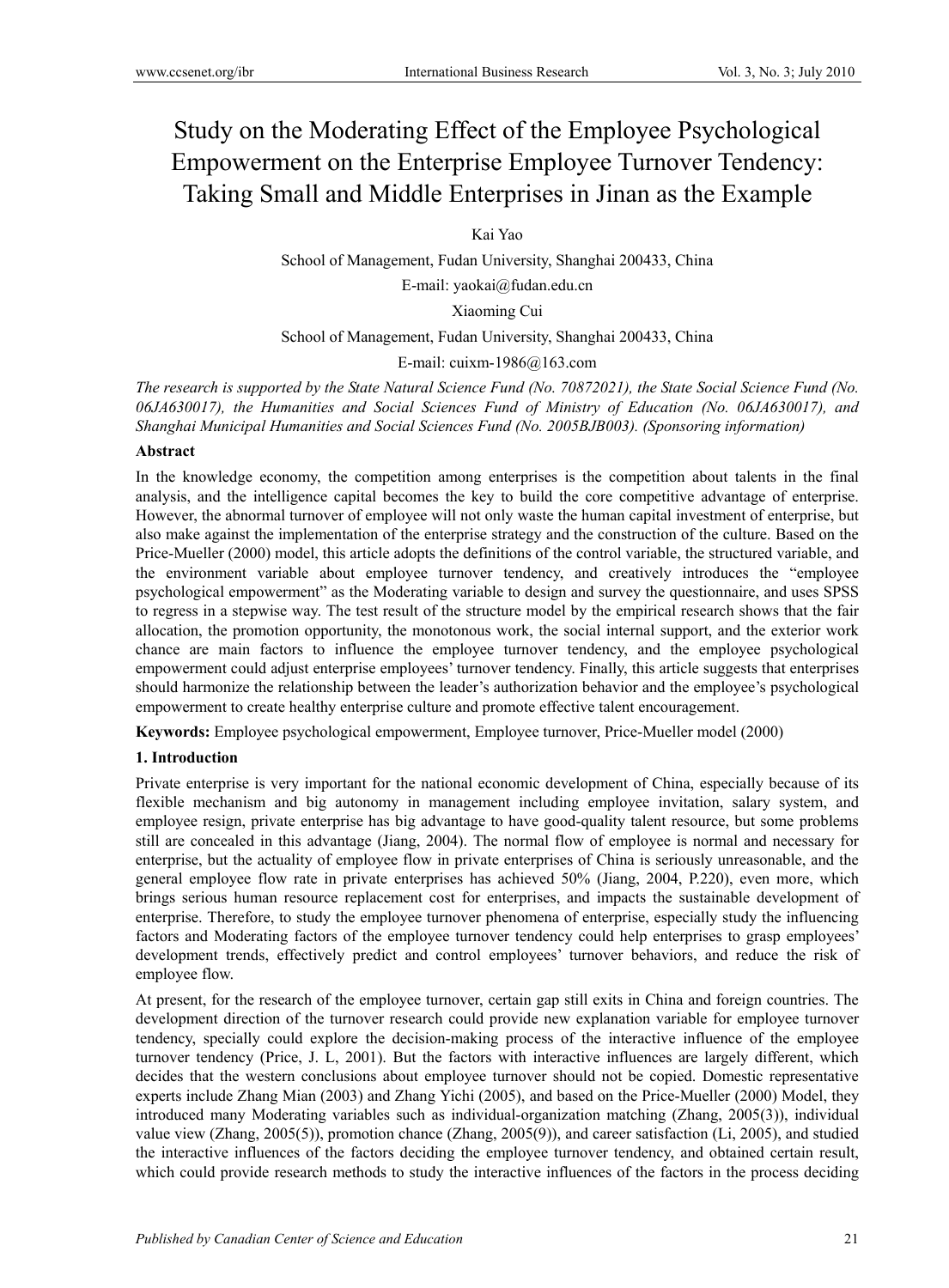the employee turnover tendency.

In the research of turnover, some experts put forward the opinion of "the contingency theory of employee turnover (Mobley W H, 1997, P.23 & 7-240)", i.e. when considering the employee turnover, the environment variable of the organization should be emphasized. But as a rising concept, the "employee psychological empowerment" is very important to construct the organizational culture. At the same time, some researches indicate that the employee psychological empowerment and management validity (Spreitzer, 1995, 1997, 1999), the organizational commitment (Li, 2006 & Kraimer, 1999), the employee innovational behavior (Janssen, 2005), and the work performance (Chen, 2005) all had significant influences, but according to Price-Mueller (2000)'s employee turnover model, these factors are key factors to impact the employee turnover, so it is necessary to study the function of the employee psychological empowerment in the employee turnover.

# **2. Literature review**

# *2.1 Theoretical review of employee psychological empowerment*

# 2.1.1 Empowerment

The empowerment is the usual behavior of enterprise, and especially in the development of modern enterprise, with the increase of enterprise scale, teacher's management extent is limited, and it is necessary to select part of power to realize the right sharing between superiors and juniors, which is the so-called empowerment (Robbins, 2005).

In past 20 years, the empowerment has been accepted by numerous organizational managers and utilized in their management practice, and the relative research of empowerment has been extensively concerned by organizational behaviorists (Li, 2006, P.99-106). However, because of the difference of the analysis view or key points, scholars have not achieved the common cognition for the definition of the empowerment for a long time. But in total, there are two trends for the research of empowerment in the academic circle (Hechanova M R M, 2006, P.72-78).

# (1) Relationship empowerment

The relationship empowerment is also called by leader's empowerment (Wall, Cordery & Clegg, 2002), and it is a superincumbent empowerment (Conger & Kanungo, 1988). This mode regards the empowerment as a mode of participation, i.e. giving power and control force to employees in management (Ergeneli, 2007).

# (2) Encouragement empowerment

The core content of encouragement empowerment is employee psychological empowerment (Liden, Wayne & Sparrowe, 2000). This mode thinks that employees will have the feeling of empowerment when they are encouraged (Quinn & Spreitzer, 1997).

In total, the empowerment is the combination of leader's empowerment behavior with his underling's psychological state (Lee and Koh, 2000).

# 2.1.2 Employee psychological empowerment

Conger & Kanungo (1998) proposed another research angle of empowerment, i.e. the underlings' psychological state after they are empowered, and they called it as the "psychological empowerment".

Because psychological empowerment involves individual psychological cognition and experience, the meanings of empowerment must be different for different persons and different situations. Scholars have studies the attributive variables of psychological empowerment from different angles. From past relative empirical researches, the factors influencing individual psychological empowerment includes three aspects, (1) individual factors such as population statistical variable, personal character and interpretive styles, (2) factors of work character such as work autonomy, task feedback, (3) factors of team and organization such as team validity, social structural characteristics of the unity, and leader behavior (Ling, 2007).

# 2.1.3 Research situation of employee psychological empowerment

In existing researches, the research about psychological empowerment mainly includes the influences of organizational commitment and work performance. Concretely speaking, for example, Spreitzer (1995, 1997 & 1999) adopted the samples of senior mangers in 50 strongest enterprises of "Fortune" to study the influences of the employee psychological empowerment on employee work behavior and work performance. Jason (2005) found that the influencing dimension of psychological empowerment was significantly related with employees' innovational behavior. Chen (2005)'s research indicated that the psychological empowerment and the performance had the spiral relationship. Li Chaoping (2006) took the psychological empowerment as the agency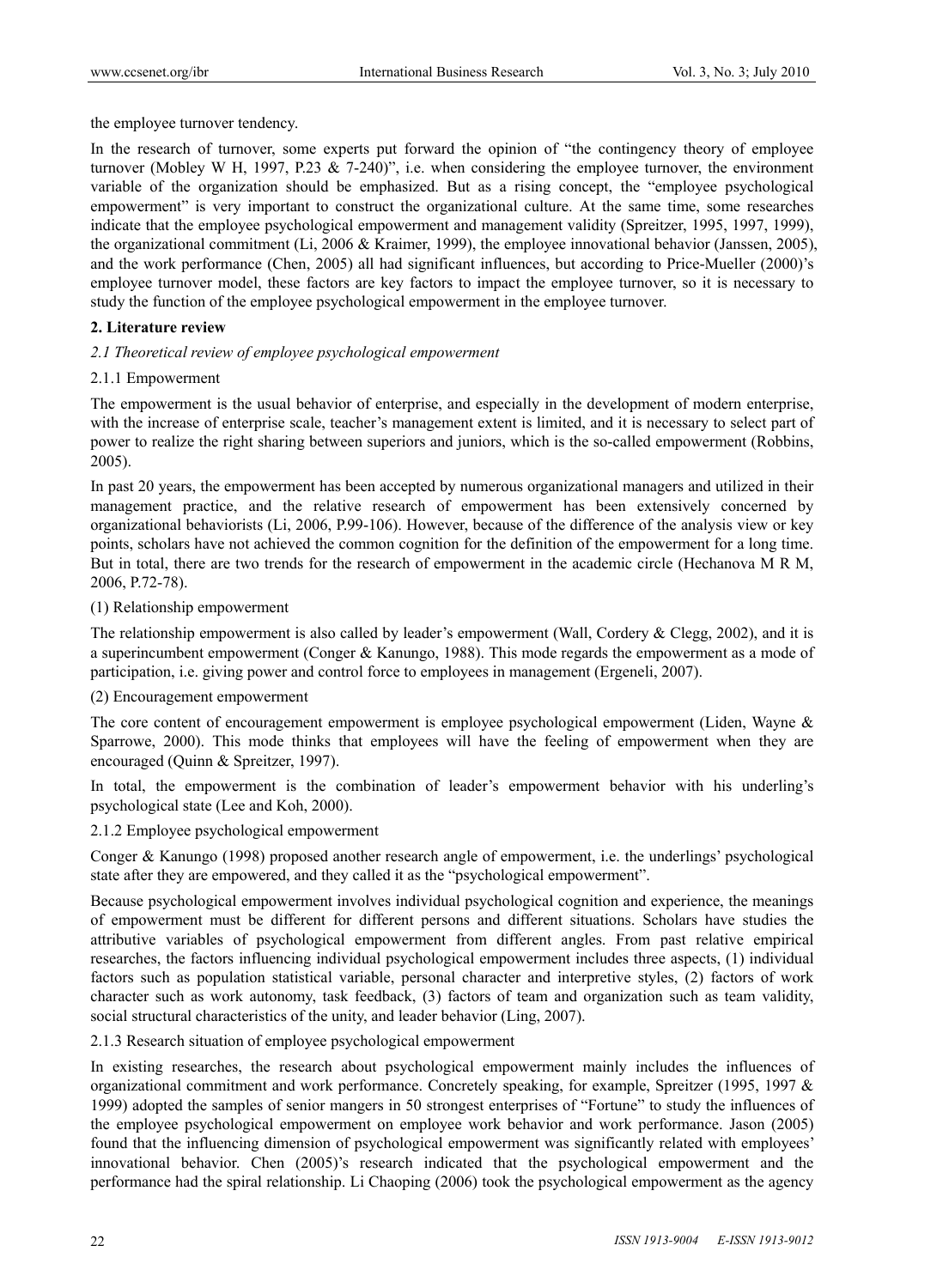variable, and researched the backside function mechanism of the revolutionary leadership on the employee satisfaction and the organizational commitment. Hepworth (2004) also found that the relationship of the psychological empowerment and the work invasion had part function of agency (Ling, 2007).

To sum up, though many researches about psychological empowerment studies many relative factors about employee turnover, but the function mechanism of employee psychological empowerment on the employee turnover has not been studied directly.

# *2.2 Total design of the theoretical model*

To study the Moderating effect of the employee psychological empowerment on the employee turnover, the enterprise employee turnover model should be established first, and the Moderating variable of the "employee psychological empowerment" should be added in the employee turnover model to design and test the function mechanism of the model.

In domestic research about turnover, part of scholars combined western advanced theories with the concrete national situation of China from the empirical angle, such as the establishment and empirical research of Chinese IT enterprise employee flow cause model by Zhangmian (2001), the empirical research of the IT enterprise technical employee turnover intention route model by Zhangmian and Zhangde (2003), and the empirical research of the Price-Meuller (2000) model introducing "individual-organization matching", "individual value view", "promotion chance", and "career satisfaction" as the Moderating variables.

By using the usual method in Zhangmian (2001, 2003) and Zhang Yichi (2005)'s researches about turnover as references, based on the Price-Mueller (2000) turnover model, the function mechanism of "employee psychological empowerment" is established in this article.

The research of psychological empowerment mainly includes its influence on organizational commitment and work performance, but the organizational commitment and work performance are important factors to induce the employee turnover (David Buchanan, 2005). According to the researches about employee psychological empowerment (Spreitzer, 1999, Jason, 2005 & Chen, 2005), large numerous of research results have been obtained after the employee psychological empowerment is introduced into the organizational behavior as the Moderating variable. The scholar Lingli (2007) provided the basic characters about the psychological empowerment when he summarized the research actuality of the employee psychological empowerment, and he pointed out that "in the researches taking the work attitude as the result viable, researchers found that the psychological empowerment was the complete agency variable among revolutionary leader and organizational commitment (Avolio, 2004 & Aryee, 2006), LX and work satisfaction (Aryee, 2006), and empowerment atmosphere and work satisfaction (Seibert, 2004), i.e. the influence of the revolutionary leader behavior, LMX, and empowerment atmosphere on the organizational commitment or work satisfaction is completely realized by enhancing individual psychological empowerment level, and the psychological empowerment had part of agency function for the structure empowerment and work satisfaction. And some scholars surveyed the agency effect of different dimensions of psychological empowerment to the relative variables. For example, Liden (2000)'s researches showed that the dimension of meaning in the psychological empowerment had the function of agency between the work characteristic and work satisfaction with the organizational commitment, and the dimension of self-effect feeling had the function of agency between the work characteristic with the work satisfaction (Liden, 2000), and Li Chaoping (2006)'s research indicated that the revolutionary leaders' moral criterion could completely influence the employee satisfaction and organizational commitment by the dimension of meaning in the psychological empowerment, and the vision encouragement could completely influence the work satisfaction by the self-effect, and influence the organizational commitment by the meaning and the self-effect feeling." And the "organizational commitment", the "work satisfaction", and "LMX" proposed by Lingli (2007) are important variables in the research of turnover.

Therefore, using Zhangmian (2003) and Zhang Yichi (2005)'s usual methods in the research of employee turnover for references, the "employee psychological empowerment" is regarded as the Moderating variable in this article to study the Moderating effect in the employee turnover process.

# **3. Research hypotheses**

According to above theoretical analysis, based on the Price-Mueller (2000) model and relative research literatures (Zhang, 2003 (4) & Zhang, 2005 (5)), following research hypotheses are established.

# *3.1 Control variable*

In the research about employee turnover, the variable of population statistics is usually researched as the important influencing factors. Based on former researches, many factors such as sex, age, and education have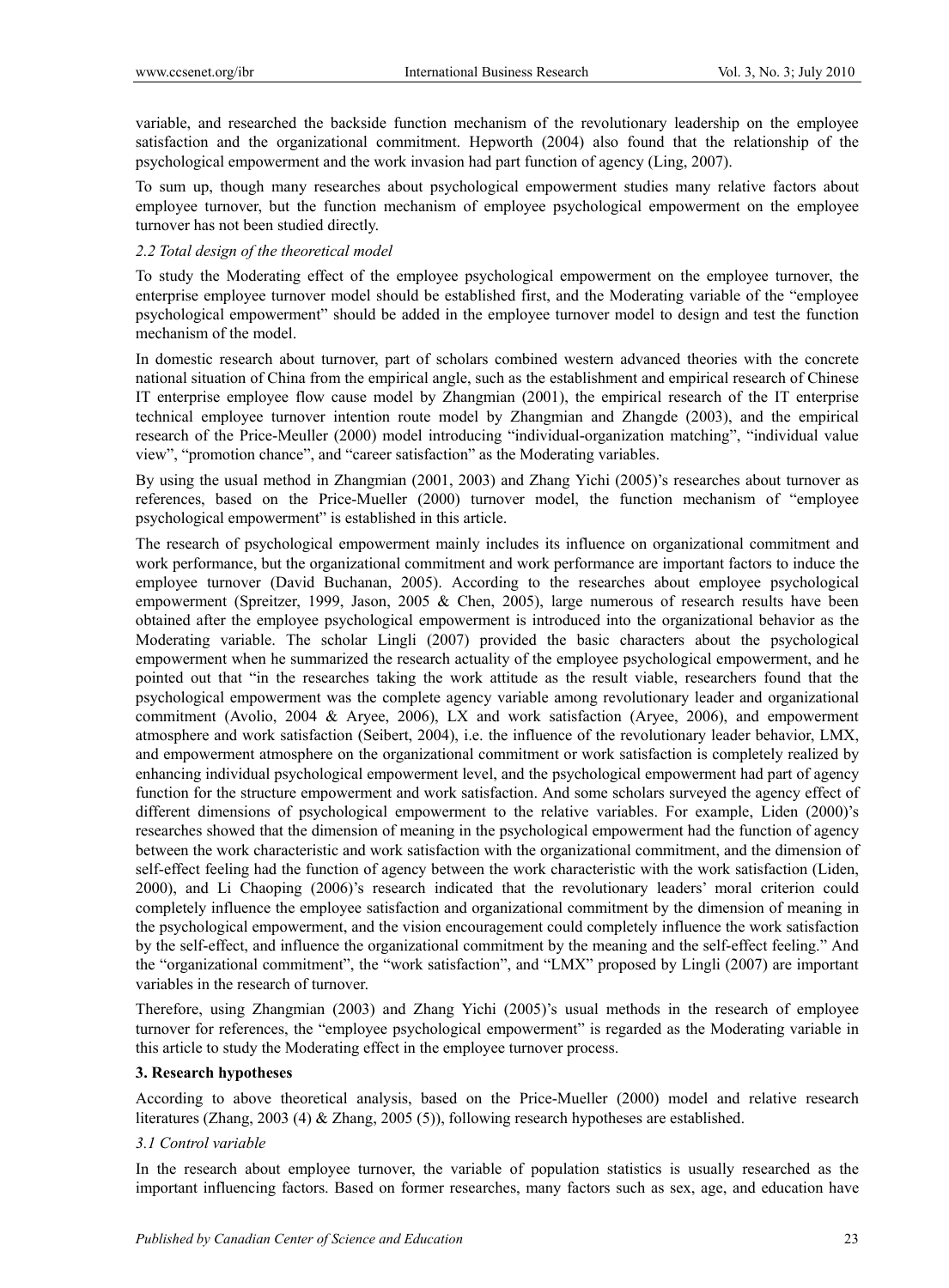been proved as the important influencing factors of the employee turnover.

#### *3.2 Structured variable influencing the turnover*

In the research about employee turnover, the variable of population statistics is usually researched as the important influencing factors. Based on former researches, many factors such as sex, age, and education have been proved as the important influencing factors of the employee turnover.

Hypothesis 1a: Work autonomy is propitious to reduce the employee turnover tendency

Domestic experts have studied the relationship between the work autonomy and the employee turnover. Jean Marie Hiltrop (1999) pointed out that the work autonomy is the important factor to influence the employee turnover, and Smith (1996) thought that it was the fourth factor influencing the employee turnover that the company didn't endow employees' decision-making right, and Xia Yanling (2007) thought that the work autonomy would significantly influence the employee turnover. Therefore, the work autonomy is correlative to the employee turnover tendency.

Hypothesis 1b: Fair work allocation is propitious to reduce the employee turnover tendency

Domestic scholars, Liu Yong'an and Wangfang (2006), thought that employees' fair feeling, especially employees' fair feeling about salary could largely influence the employee turnover intention, and Xia Yanling (2007) thought that the justice of allocation could significantly explain the employee turnover tendency, and foreign expert Smith (1996) also thought that the unfair tendency in the allocation was the important factor to induce the employee turnover.

Hypothesis 1c: Fair organizational program is propitious to reduce the employee turnover tendency

About the research of the relationship between the fair organization program and the employee turnover tendency, domestic expert, Zhang Yichi (2005), thought that the fair organizational program could significantly explain the employee turnover whether it was the single variable or the Moderating variable, when he studied the Moderating effect of "individual-organization matching", "individual value view", "career satisfaction", and "promotion opportunity" in the decision-making process of the employee turnover tendency.

Hypothesis 1d: Salary (concealed) satisfaction is propitious to reduce the employee turnover tendency

There are many researches about the influences of the system salary on the employee turnover, and foreign experts, Kennedy, Ford (1999), and Hilltop (1999) all definitely pointed out that the income level was the important factor to influence the employee turnover. Domestic experts such as Xia Yanling (2007), Gu Jiajun (2007), Zhangmian (2003), Zhao Xiping (2003) and Liubing (2005) all studied both relationship, and thought that the both had the relativity.

But for the system salary, there are few researches about the concealed salary. Because of the characters of the concealed salary of enterprise, the relativity exists in the both.

Hypothesis 1e: Occupation growth is propitious to reduce the employee turnover tendency

For the research of the employee growth, Hilltop (1999) thought that the opportunity of training and ability promotion was the important factor to influence the employee turnover, and in the survey of the private enterprise in Hangzhou of Zhejiang, Xu Kenpeng (2006) found that the occupation growth was one of five main factors influencing the employee turnover.

Hypothesis 1f: Promotion opportunity is propitious to reduce the employee turnover tendency

The promotion opportunity is the demand that the employees achieve and realize themselves. Foreign experts Hanm and Gelesif (1995) thought that the performance the opportunity enhancement were important factor to influence the employee turnover, and Kennedy and Ford (1999) pointed out that the development of anticipated future would seriously influence the employees' decision of turnover, and Hilltop (1999) also thought that the opportunity of promotion could influence the employee turnover. Domestic experts, Xia Yanling (2007), Gu Xijun (2007), and Zhao Xiping (2003) also thought that the promotion opportunity was the important factor to influence the employee turnover.

Hypothesis 1g: Interior social support is propitious to reduce the employee turnover tendency

For the research about the influence of the interior social support on the employee turnover, Smith (1996) thought that the deficiency of the support of the senior layer of the company was the second largest factor influencing the employee turnover, and domestic experts, Zhangmian (2003) and Zhang Yichi (2005) also provided corresponding result, and Liu Yong'an also indicated that the interior human relationship was the important facto influencing the employee turnover.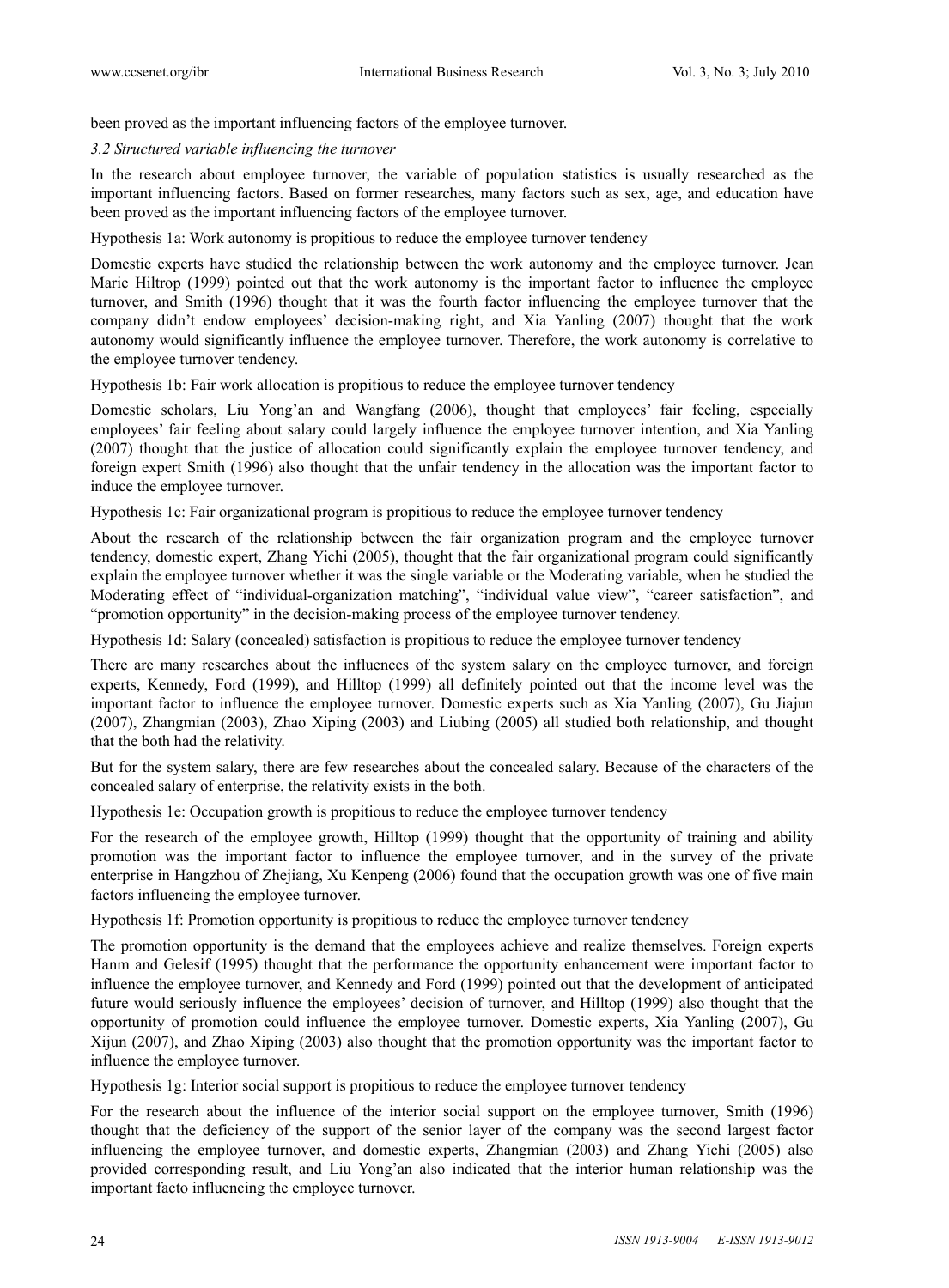Hypothesis 1h: Work pressure is propitious to enhance the employee turnover tendency

For the relationship between the work pressure and the employee turnover tendency, Zhao Xiping (2003), Liu Yong'an (2006), Xia Yanling (2007) all thought that the employee turnover tendency was positively correlative with the work pressure, and the role pressure and the career development pressure were the most important influencing factors.

Hypothesis 1i: Monotonous work is propitious to enhance the employee turnover tendency

Hilltop (1999) pointed out that the work challenge was negatively correlated with the employee turnover tendency, and Hanm and Gelesif (1995) thought that the work complexity was the main factor to influence the employee turnover, and domestic expert, Xia Yanling (thought) that the monotonous work could significantly explain the employee turnover, and these both factors were positively correlated.

# *3.3 Environment variable influencing the turnover*

Other work opportunities are an important variable in the Price-Mueller (2000) model, and it means the possibility estimation that employees could acquire the work opportunity in other organizations (Price, J. L, 2001).

Therefore, aiming at the environment variable, following hypothesis is proposed.

Hypothesis 2: Exterior work opportunities are apt to enhance the employee turnover tendency

In the Price-Mueller (2000) model, as two important variables, the opportunity and the family responsibility could significantly influence the employee turnover. And in the empirical analysis, Xia Yanling (2007) pointed out that the environment variable could significantly influence the employee turnover, and Hilltop (1999) also pointed out that the social economy was closely correlated with the employee turnover.

# *3.4 Moderating variable influencing the turnover*

The employee turnover tendency will not certainly induce the turnover behavior, because in the process influencing employee turnover, except for the influences of control variable, structure variable, and environment variable, the influences of various Moderating variables, i.e. the interactive influences among factors could influence the employee turnover tendency under certain conditions (Mobley W H, 1977, P.23 7-240). On the contrary, when some employees have not the tendency of turnover or have lower turnover tendency, the Moderating variable may induce the turnover.

Traditionally, to study the influencing factors of employee turnover, most researches only considered the single influencing function of variable, not the interactive influences among variables.

Therefore, based on the Price-Mueller (2000) model, many scholars added various variables into the model to empirical test the model. In China, Zhang Yichi (2005) took the "individual-organizational matching (Zhang, 2005, P.37-41)" as the Moderating variable and found that the crossing item of the "blur role" and the "individual-organizational matching" and the "other work opportunities" and the "individual-organizational matching" have significant correlativity with the employee turnover tendency. And Zhang Yichi took the "individual value view (Zhang, 2005 (5))" as the Moderating variable and found two significant crossing items including the crossing item of the "role conflict" and the employee "individual value view" and the crossing item of the "skill diversity" and the "individual value view (Zhang, 2005 (9))". Taking the "promotion opportunity" as another Moderating variable, Zhang Yichi (2005) found three significant crossing items, i.e. the crossing item of "work autonomy" and "promotion opportunity", the crossing item of "fair allocation" and "promotion opportunity", and the crossing item of "superior support" and "promotion opportunity". Taking the "career satisfaction (Li, 2005 (11))" as the Moderating variable, Zhang Yichi (2005) found that the explanation of the employee career satisfaction to the employee turnover tendency could be enhanced about 3% significantly, and the crossing item of "career satisfaction" and "work autonomy" and the crossing item of "career satisfaction" and "superior support" could significantly influence the employee turnover tendency.

As discussed above, "the development direction of the employee turnover research is to discover new explanation variable for the employee turnover (Price, 2001)", especially to explore the Moderating effect of the Moderating variable for employees to make the decision of turnover, i.e. the crossing influence of the Moderating variable and the structure variable will influence the employee turnover.

Since the concept of "psychological empowerment" was proposed, the research about the psychological empowerment has been widely concerned by the management scholars. According to above literature summarization, following hypotheses are proposed.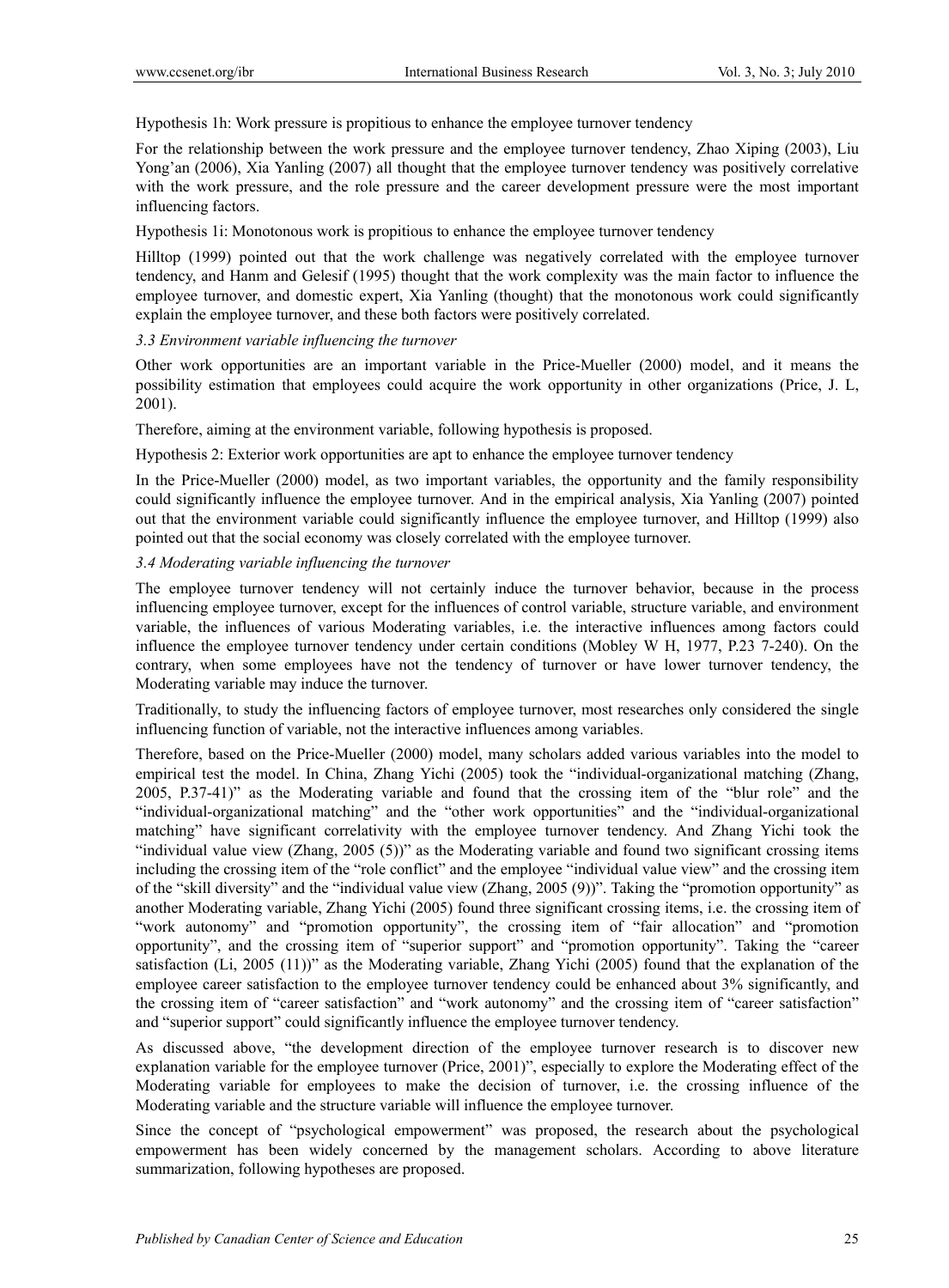Hypothesis 3a: For the organization with high employee psychological empowerment, the work autonomy is propitious to reduce the employee turnover tendency more significantly.

Hypothesis 3b: For the organization with high employee psychological empowerment, the fair allocation is propitious to reduce the employee turnover tendency more significantly.

Hypothesis 3c: For the organization with high employee psychological empowerment, the fair program is propitious to reduce the employee turnover tendency more significantly.

Hypothesis 3d: For the organization with high employee psychological empowerment, the work pressure is apt to enhance the employee turnover tendency more significantly.

Hypothesis 3e: For the organization with high employee psychological empowerment, the salary (concealed) satisfaction is propitious to reduce the employee turnover tendency more significantly.

Hypothesis 3f: For the organization with high employee psychological empowerment, the occupation growth is propitious to reduce the employee turnover tendency more significantly.

Hypothesis 3g: For the organization with high employee psychological empowerment, the promotion opportunity is propitious to reduce the employee turnover tendency more significantly.

Hypothesis 3h: For the organization with high employee psychological empowerment, the monotonous work is apt to enhance the employee turnover tendency more significantly.

Hypothesis 3i: For the organization with high employee psychological empowerment, the social interior support is propitious to reduce the employee turnover tendency more significantly.

Hypothesis 3j: For the organization with high employee psychological empowerment, the exterior work opportunity is propitious to enhance the employee turnover tendency more significantly.

Before empirical analysis, it is emphasized that this research has not considered the agency variable influencing the employee turnover tendency. In the Price-Mueller (2000) model, as the agency variables, the "work satisfaction" and the "organizational commitment" could influence the decision process of the employee turnover tendency. The focus of the research is the Moderating function of the employee psychological empowerment in the decision process of the turnover tendency, so this article doesn't consider the potential agency function of the work satisfaction and the organizational commitment between the attributive variable and the turnover tendency.

# **4. Empirical analysis**

# *4.1 Survey program and sample structure*

#### 4.1.1 Scaling

This research adopts the locale interview and the questionnaire survey to compile the scaling, and the questionnaire includes three parts, and the first part is the individual basic information of employee, and the second part is the questionnaire of turnover cause (Price, 2001), and the third part is the questionnaire of the employee psychological empowerment (Spreitzer, 1995), and the questionnaire should be designed by the Likert's five-point scaling method.

To ensure the rationality of the questionnaire structure, the design of questionnaire adopts the focus group method, the interview method, and after the first-edition questionnaire was experimented in a small scale, the questionnaire was discussed and modified aiming at the problems. The survey is implemented after the experiment succeeded.

The SPSS 16.0 software is adopted to analyze the first-hand data collected by the questionnaire, and the concrete method includes the descriptive statistical analysis and relative analysis of variables, and the stepwise regression analysis method to validate above hypotheses.

#### 4.1.2 Sampling and surveying

From July to Sep in 2008, the authors selected the private enterprise in Jinan of Shandong as the survey objects, and first primarily interviewed them, and then survey them by the questionnaire. To ensure the reliability of the survey result, the random sampling method is adopted to study the samples, so the result of questionnaire survey has more extensive representative characteristic. In this research, the amount of the questionnaire is 309, and 279 of them are returned, and the return rate is 90.2%. Because the measurements of questionnaire were respectively implemented in various departments, the quality of questionnaire could be ensured, and the validity of questionnaire is 90.2%. The questionnaire adopts the anonymous mode, and the survey object of this research is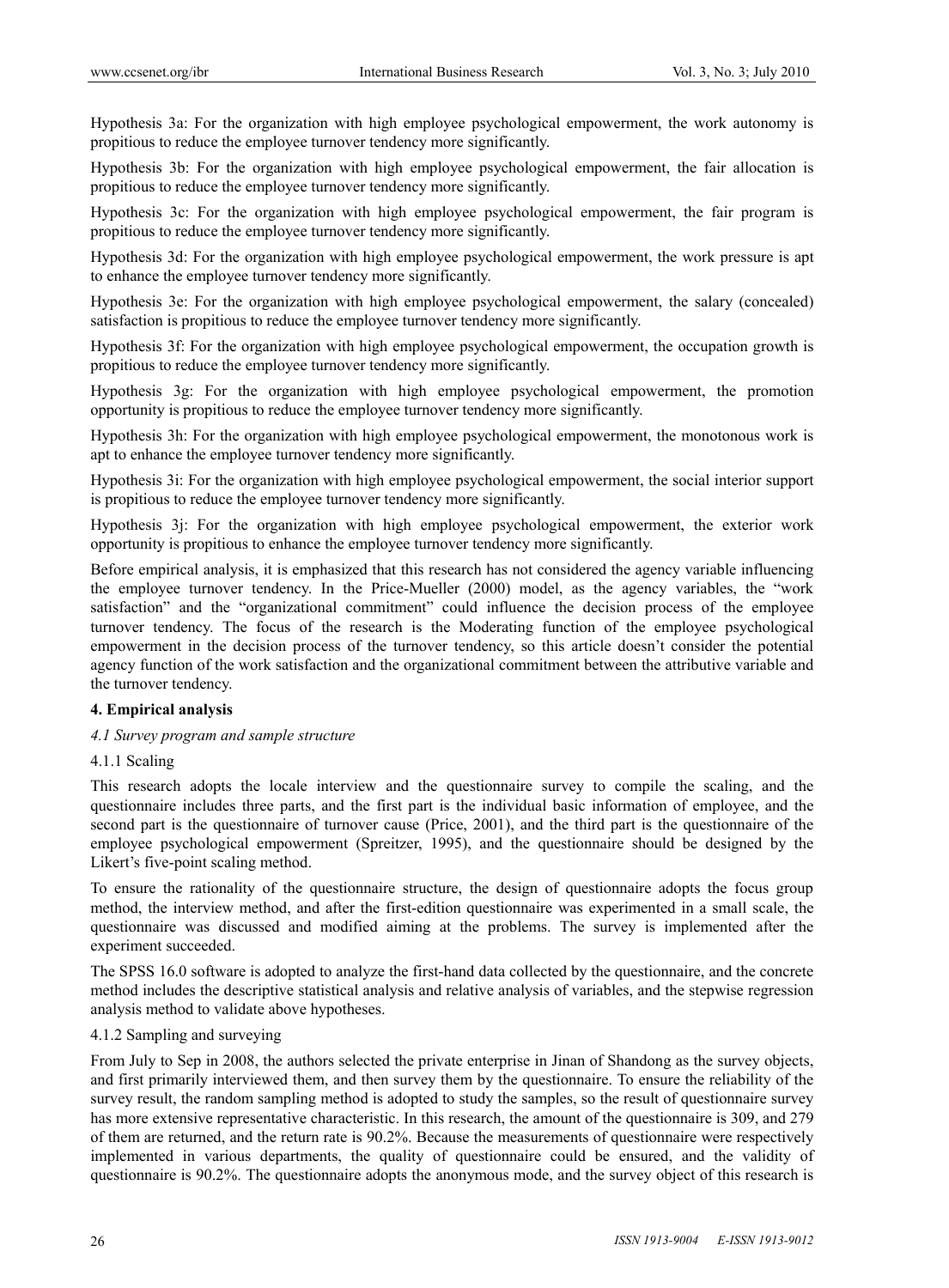only limited in formal employees of the sample enterprises.

4.1.3 Reliability analysis of questionnaire

This article adopts the coefficient of Cronbach  $\alpha$  to test the reliability of questionnaire. According to the requirement of the psychological measurement, if the coefficient exceeds 0.8, the survey scaling has highly interior coherence, and if the coefficient achieves 0.7, the interior coherence of this scale could be accepted.

According to the characteristics of the questionnaire, the structure variable and the environment variable are taken out as one part to test, and the character of the employee psychological empowerment is taken out as the second part to test, and finally the whole questionnaire is tested.

By testing the questionnaire by the SPSS, the result is seen in Table 1.

Through Table 1, the reliability of questionnaire is reliable.

# *4.2 Data analysis*

According to the empirical research framework, based on above research design, to test the explanation function of the structure variable and the environment variable to the employee turnover tendency, and the Moderating effect of the Moderating variable to the decision of the employee turnover tendency, this research adopts the SPSS 16.0 analysis software and the stepwise regression method to test the explanation ability of multiple explanation variables to the employee turnover tendency, and the regression analysis result is seen in Table 2.

According to the analysis in Table 2, the last list in Table 2 is the variance expansion index of variable (VIF) in the model 4, all VIFs are in  $1~3$  (Zhang, 2005, P.37-41, and Zhang thought that the value of VIF in  $1~5$  was acceptable) below 2, which indicates that the serious multiple-common-linearity doesn't exist among variables. In addition, the value of D. W test (Durbin-Watson) value is 1.854, which shows that the serious auto-correlation doesn't exist. Therefore, this research is meaningful, and the regression result is acceptable.

The control variables could explain  $31\%$  of the variable of turnover tendency (F=17.149, p<0.1). In all control variables, the age ( $\beta$ =-0.430, p<0.01) and the education ( $\beta$ =0.347, p<0.01) could strongly explain the turnover tendency, which indicates that the age is bigger, the turnover possibility is smaller, and the young employees' turnover is obvious, especially the employees (who were born in 1980s)' turnover should be concerned, and the education is significantly correlative with the employee turnover, which indicates that the education level is higher, the possibility of the turnover tendency is bigger, and the management of knowledge employee could be embodied.

To test the hypothesis 1 and the hypothesis 2, in the second step of the regression analysis, the structure-environment variable is put into the regression equation, and the regression result shows that the explanation ability of the model 2 to the variance of the employee turnover tendency could be significantly increased,  $\Delta R^2 = 41.6\%$ . And the fair allocation, the promotion opportunity, the monotonous work, and the social internal support in the structure variables could significantly explain the employee turnover tendency  $(\beta = 0.225)$ , p<0.05; β=-0.405, p<0.01; β=-0.210, p<0.05; β=-0.212, p<0.05), which supports the hypothesis 1b, the hypothesis 1f, the hypothesis 1g and the hypothesis 1i, i.e. the justice of allocation could significantly reduce the employee turnover tendency, and the promotion opportunity is higher, the employee turnover tendency is lower, and the social interior support is higher, the employee turnover tendency is lower, and the work is more monotonous, the employee turnover tendency is higher. In these four factors, the explanation ability of the promotion opportunity to the employee turnover is most significant. The exterior work opportunity in the environment variable could significantly explain the employee turnover tendency ( $\beta$ =0.432, p<0.01), and the hypothesis 2 is supported, which indicates that when employees apperceive exterior work opportunity, the possibility of turnover will be increased significantly.

To eliminate the possible influences on the turnover tendency before testing the Moderating effect, the authors put the employee psychological empowerment in the regression equation, and the result shows that this variable has not any explanation ability to the employee turnover tendency, that means the employee psychological empowerment could not influence the employee turnover tendency.

To test the hypothesis 3, the "employee psychological empowerment", the "structure variable", and the "environment variable" are first converted, and then the converted data are multiplied, and the product item of the employee psychological empowerment and the structure variable and the environment variable is put in the regression equation to establish the model 4. The result indicates that for the organization with the strong degree of the employee psychological empowerment, the relationship that the salary (concealed) satisfaction could reduce the employee turnover tendency could be significantly strengthened, and the possibility that the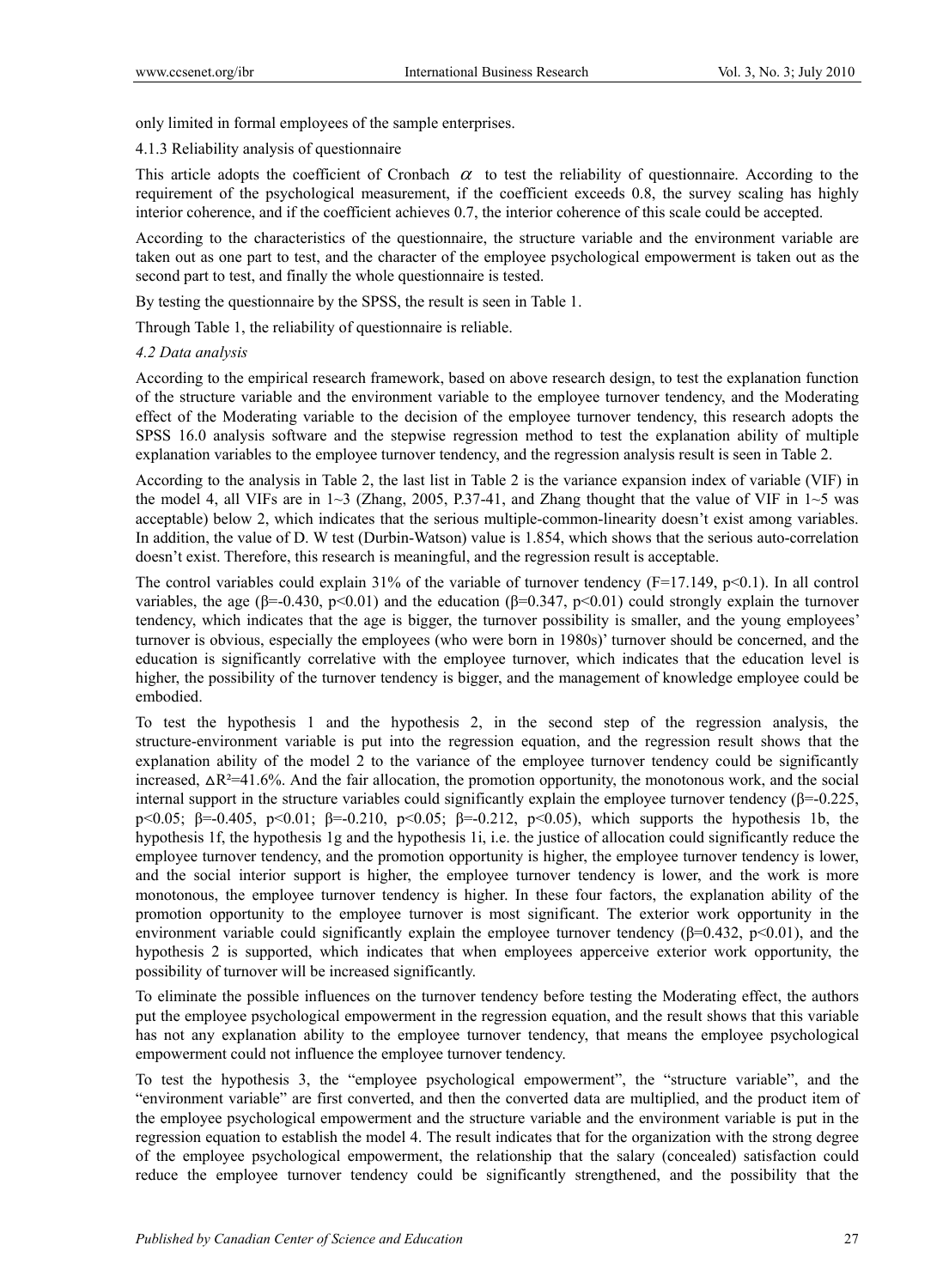monotonous work is apt to enhance the employee turnover tendency is significantly enhanced, and the fair program could actively reduce the employee turnover tendency.

# **5. Conclusions and perspectives**

#### *5.1 Conclusions*

Based on the Price-Mueller (2000) model, by the empirical research method, using the domestic experts Zhangmian (2003) and Zhang Yichi (2004)'s usual methods in the research of the employee turnover, the questionnaire survey of the employee turnover is implemented in the article, and the software of SPSS 16.0 is used in this article to empirical analyze and study the structure variable and the environment variable influencing the employee turnover tendency, and the employee psychological empowerment (being the Moderating variable) is creatively introduced to study the Moderating effect of the employee psychological empowerment in the decision process of the employee turnover tendency.

According to the result of the regression analysis, as the single structured variables, the fair allocation, the promotion opportunity, the monotonous work, and the social interior support have close relationship with the employee turnover tendency. The environment variable, i.e. the exterior work opportunity, is positively correlated with the employee turnover tendency. After the Moderating variable, i.e. the employee psychological empowerment, is introduced, the "employee psychological empowerment", the "fair program", and the crossing item of "salary" and "promotion opportunity" could significantly explain the employee turnover tendency.

Aiming at the factors influencing the employee turnover tendency, the human resource management of enterprise could be strengthened with pertinence, and the prediction, cognition, and control of the employee turnover should be enhanced, which could help enterprises to establish the core human resource advantage.

# *5.2 Limitations in this research*

Because of time and energy, there are many limitations in this research.

(1) Like other researches, the problem of common method variance is also a limitation of this article to some extent, and in this article, the error of the common method variance is not measured.

(2) The concrete organizational characteristics about the employee psychological empowerment have not been classified, and the Moderating function with pertinence has not been studied.

(3) The amount of the data survey sample needs to be further expanded, which could enhance the representative characteristic.

# *5.3 Future research directions*

Except for the design of questionnaire and the selection of sample, the future research should perfect the design of the questionnaire to test the reliability and effect, actively expand the selection of sample, and make the research conclusion more representative and scientific. First, the research about the employee psychological empowerment should be studied more concretely.

(1) Aiming at different employee psychological empowerments, their respective Moderating effects on the employee turnover should be studied, and the difference should be compared and analyzed.

(2) Aiming at the concrete characteristics of the employee psychological empowerment, the Moderating effect should be further studied.

Second, the future research should consider the Moderating effect of other Moderating variables in the decision-making process of the employee turnover tendency, such as the "leader quality" and the "enterprise culture".

Third, the research about employee should be further reified, and this research has provided relative research information such as "the turnover and management of the employees who were born in 1980s" and "the knowledge employees' turnover and management".

(1) Taking the age as the background, for example, the research about the Moderating effect of the Moderating variable in the employees (who were born in 1980s)' decision of turnover tendency;

(2) Taking the post as the characteristic, for example, the research about the Moderating effect of the Moderating variable in the sales employees' decision of turnover tendency;

(3) Taking the educated degree as the object, for example, the research about the Moderating effect of the Moderating variable in the knowledge employees' decision of turnover tendency.

Finally, future researches should further emphasize the empirical research.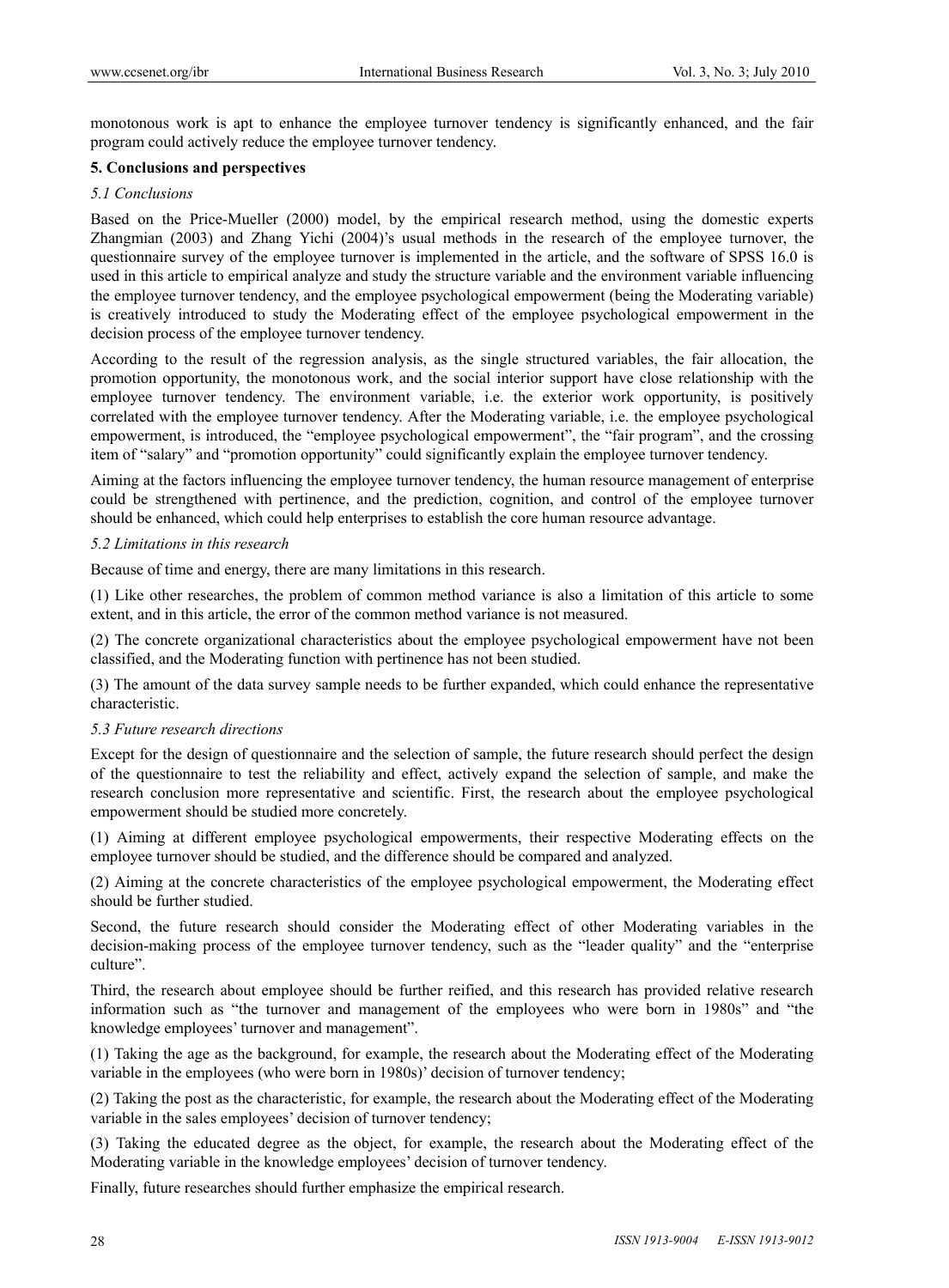# **References**

Aryee S, Chen Z X. (2006). Leader–member exchange in a Chinese context: Antecedents, the mediating role of psychological empowerment and outcomes. *Journal of Business Research.* No.59(7). P.793-801.

Avolio B J, Zhu W C, Koh W, et al. (2004). Transformational leadership and organizational commitment: mediating role of psychological empowerment and moderating role of structural distance. *Journal of Organizational Behavior.* No.25(8). P.951-968.

Barroso Castro, Carmen, Villegas Perinan, Ma Mar, Casillas Bueno, Jose Carlos. (2008). Transformational leadership and followers' attitudes: the mediating role of psychological empowerment. *International Journal of Human Resource Management.* Oct 2008, Vol. 19 Issue 10. P.1842-1863.

Bhatnagar, Jyotsna. (2007). Predictors of organizational commitment in India: strategic HR roles, organizational learning capability and psychological empowerment. *International Journal of Human Resource Management.*  Oct 2007, Vol. 18 Issue 10. P.1782-1811.

Chan, Yuen H. Taylor, Robert R. Markham, Scott. (2008). The Role of Subordinates' Trust in a Social Exchange-driven Psychological Empowerment Process. *Journal of Managerial Issues.* Winter 2008, Vol. 20 Issue 4. P.444-467.

Chen G, Klimoski R J. (2003). The impact of expectations on newcomer performance in teams as mediated by work characteristics, social exchanges, and empowerment. *Academy of Management Journal.* No.46(5). P.591-607.

Chen, Huei-Fang & Chen, Yi-Ching. (2008). The Impact of Work Redesign and Psychological Empowerment on Organizational Commitment in a Changing Environment: An Example From Taiwan's State-Owned Enterprises. *Public Personnel Management.* Fall of 2008, Vol. 37 Issue 3. P.279-302.

Chen, Yongxia, Jia, Liangding & Li, Chaoping et al. (2006). Reforming Leader, Psychological Empowerment, and Employee's Organizational Commitment: Empirical Research in China. *Management World.* No.1. P.96-105.

Cui, Jiaying. (2007). Primary Study on the Employee Psychological Empowerment. *Human Resource Development of China.* No.2.

David Buchanan & Andrzej Huczynski. (2005). *Organization Behavioristics.* Beijing: Economic Management Press.

Ergeneli, Azize, Arı, Güler Sagˇlam, Metin, Selin. (2007). Psychological empowerment and its relationship to trust in immediate managers. *Journal of Business Research.* Jan 2007, Vol. 60 Issue 1. P.41-49.

Gai, Yong. (2002). *Organization Behavioristics.* Ji'nan: Shandong People's Publishing House.

Gu, Jiajun & Xie, Fenghua. (2007). An Empirical Study on the Reasons of Employee Turnover in Small and Medium Private Manufacturing Enterprises. *Economic Survey.* No.6.

Hall, Matthew. (2008). The effect of comprehensive performance measurement systems on role clarity, psychological empowerment and managerial performance. *Accounting, Organizations & Society.* Feb 2008, Vol. 33 Issue 2/3. P.141-163.

Hechanova M R M, Alampay R B A, Franco E P. (2006). Psychological empowerment, job satisfaction and performance among Filipino service workers. *Asian Journal of Social Psychology.* No.9. P.72-78.

Huang, Liqun. (2004). *Study on the Employee Turnover Problems in the Telecom Industry Group of Guangdong.* Guangzhou: Ji'nan University.

Jha, Sumi S & Nair, Shreekumar K. (2008). Influence of Locus of Control, Job Characteristics and Superior-Subordinate Relationship on Psychological Empowerment. *Journal of Management Research (09725814).* Dec 2008, Vol. 8 Issue 3. P.147-161.

Jiang, Xiuli & Shi, Yan. (2004). *Employee Flow Management.* Ji'nan: Shandong People's Publishing House. P.220.

Li, Chaoping, Li, Xiaoxuan & Shi, Kan et al. (2006). Psychological Empowerment: Measurement and Its Effect on Employee Work Attitude in China. *Acta Psychologica Sinica.* No.38(1). P.99-106.

Li, Chaoping, Tian, Bao & Shi, Kan et al. (2006). Transformational Leadership and Employee Work Attitudes: The Mediating Effects of Multidimensional Psychological Empowerment. *Acta Psychologica Sinica.* No.38(2). P.297-307.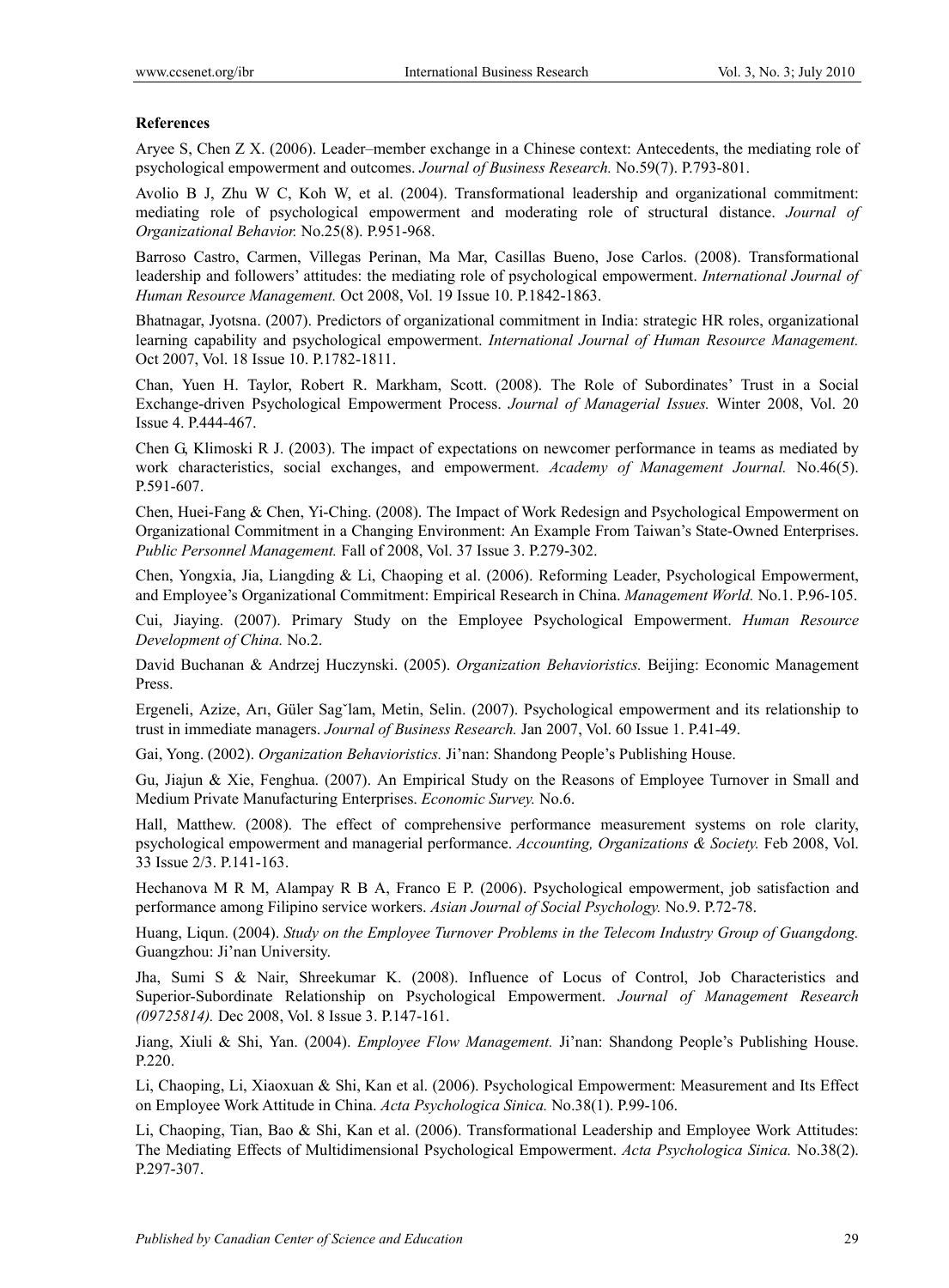Liden R C, Wayne S J, Sparrowe R T. (2000). An examination of the mediating role of psychological empowerment on the relations between the job, interpersonal relationships, and work outcome. *Journal of Applied Psychology.* No.85(3). P.407-416.

Ling, Li & Lu, Changqin. (2007). Actuality of the Psychological Empowerment Research. *Advances in Psychological Science.* No.15.

Li, Shuling & Zhang, Yichi. (2005). Study on the Modulation Effect of Career Satisfaction in Turnover Intention of Employee in China. *Market & Demographic Analysis.* No.1.

Liu, Yong'an & Wang, Fang. (2006). Study on the Factors Influencing Employee Turnover Intention. *Enterprise Econmy.* No.6.

Li, Zhen. (2004). *Comparative Study the Employee Turnover Tendency in State and Private Systems.* Wuhan: Huazhong University of Science and Technology.

Mao, Ren. (2006). *Empirical Study on the Influence of the Welfare Satisfaction on the Employee Turnover Tendency in IT enterprises.* Changsha: Hu'nan University.

Mobley W H. (1997). Intermediate link age in the relationship between job satisfaction and employee turnover. Journal of applied Psychology. No.62(2). P.23 & 7-240.

Price, J. L. (2001). Reflections on the determinants of voluntary turnover. *International Journal of Manpower*.

Robbins. (2005). *Organization Behavioristics.* Beijing: China Renmin UP.

Seibert S E, Silver S R, Randolph W A. (2004). Taking empowerment to the next level: A multiple-level model of empowerment, performance, and satisfaction. *Academy of Management Journal.* No.47(3). P.332-349.

Sun, Weimin. (2006). *Human Resource Management.* Ji'nan: Shandong People's Publishing House.

Tang, Bo. (2004). *Empirical Study on the Employee Turnover Tendency in Shiyan Telecom Enterprise.* Wuhan: Huazhong University of Science and Technology.

Wang, Yiming. (2004). *Measurement of Employee Quality.* Ji'nan: Shandong People's Publishing House.

Xia, Yanling. (2007). The Turnover Influencing Factors Study in Small and Medium-sized Private Enterprises. *Economy and Management.* No.1.

Xu Huang, Kan Shi, Zhijie Zhang & Yat LeeCheung. (2006). The impact of participative leadership behavior on psychological empowerment and organizational commitment in Chinese state-owned enterprises: the moderating role of organizational tenure. *Asia Pacific Journal of Management.* Sep 2006, Vol. 23 Issue 3. P.345-367.

Xu, Kunpeng. (2004). *Study on the Knowledge Employee Turnover Tendency in Middle and Small Private Enterprises: Taking Zhengzhou of Henan as an Example.* Ya'an: Sichuan Agricultural University.

Xu, Yihui. (2007). *Empirical Study on the Knowledge Employee Turnover Model in China.* Beijing: University of Science and Technology Beijing.

Zhang, Mian, Zhang, De & Li, Shuzhuo. (2003). An Empirical Study on a Path Model of Turnover Intention among Technical Staff in IT Enterprises. *Nankai Business Review.* No.4.

Zhang, Yichi et al. (2005). Interaction Effects of Promotional Chances on Marketing Employee Turnover Intention. *Chinese Journal of Management.* No.5.

Zhang, Yichi et al. (2005). Moderating Effect of Individual Value in the Model for Employee Turnover Intention. *Journal of China University of Geosciences (Social Sciences Edition).* No.3.

Zhang, Yichi et al. (2005). Moderating Effects of P-P Fit in Turnover Intention Model: A Case of Foreign Pharmaceutical Companies in China. *Nankai Business Review.* No.3.

Zhao, Jinghua. (2002). *Modern Management.* Ji'nan: Shandong People's Publishing House.

Table 1. Questionnaire reliability table

| Name of scale       | Cronbach's Alpha |  |  |  |
|---------------------|------------------|--|--|--|
| First part          | 0.795            |  |  |  |
| Second part         | 0.707            |  |  |  |
| Total questionnaire | 0.796            |  |  |  |